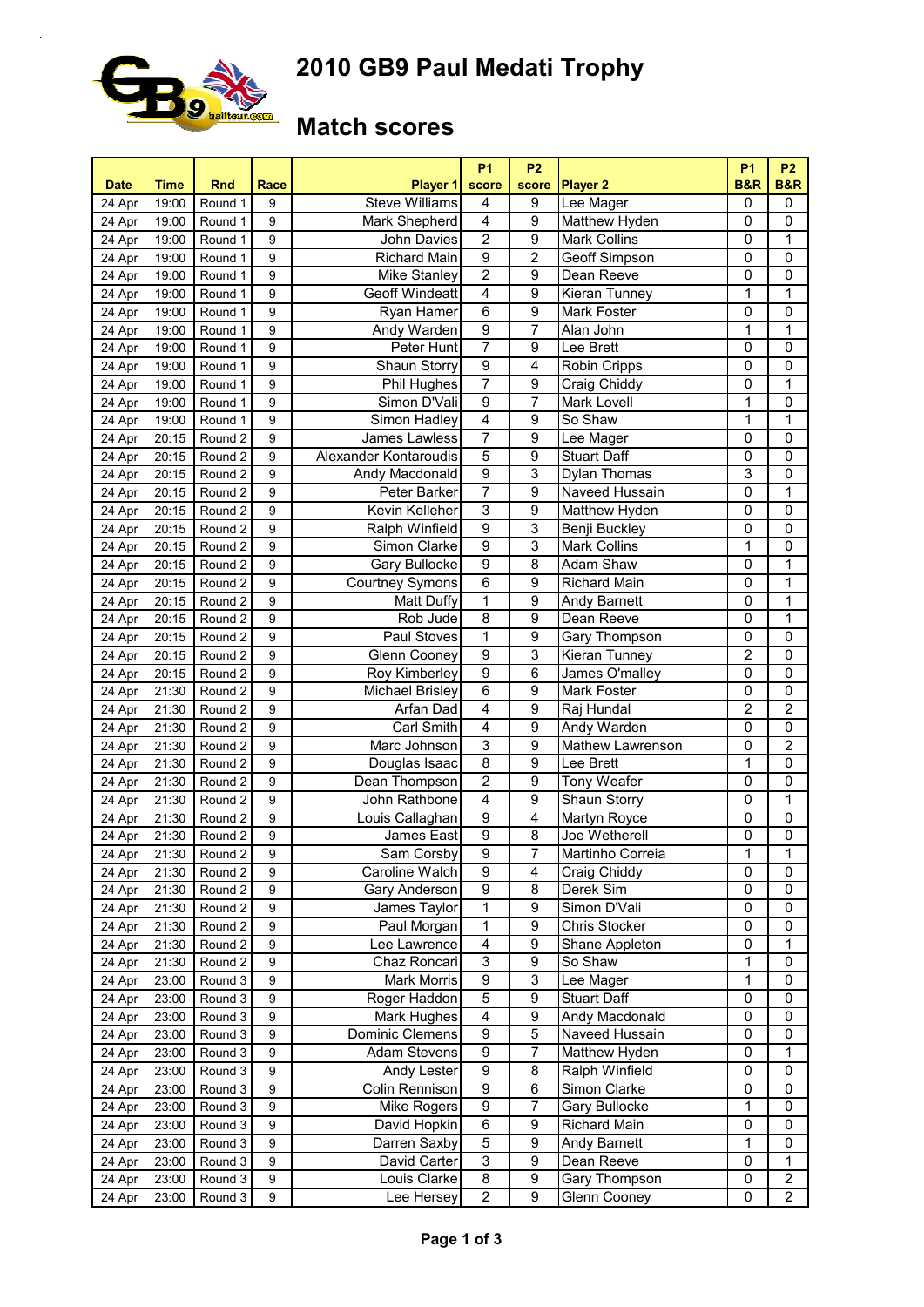

## **Match scores**

|             |             |            |                |                      | <b>P1</b>        | P <sub>2</sub>          |                       | <b>P1</b>      | <b>P2</b>      |
|-------------|-------------|------------|----------------|----------------------|------------------|-------------------------|-----------------------|----------------|----------------|
| <b>Date</b> | <b>Time</b> | <b>Rnd</b> | Race           | Player 1             | score            | score                   | <b>Player 2</b>       | <b>B&amp;R</b> | <b>B&amp;R</b> |
| 24 Apr      | 23:00       | Round 3    | 9              | Dave Simmonds        | $\overline{4}$   | 9                       | <b>Ben Finch</b>      | $\mathbf 0$    | $\mathbf 0$    |
| 24 Apr      | 23:00       | Round 3    | 9              | <b>Chris Melling</b> | 9                | $\overline{7}$          | Roy Kimberley         | 1              | $\pmb{0}$      |
| 24 Apr      | 23:00       | Round 3    | 9              | Neil Margossian      | $\overline{4}$   | 9                       | Mark Hopgood          | $\mathbf 0$    | $\mathbf 1$    |
| 25 Apr      | 09:00       | Round 3    | 9              | Jonny Cooper         | $\overline{9}$   | 0                       | Mark Foster           | $\mathbf 0$    | $\pmb{0}$      |
| 25 Apr      | 09:00       | Round 3    | 9              | Dan Lim              | $\overline{4}$   | $\overline{9}$          | Raj Hundal            | $\mathbf 0$    | $\overline{2}$ |
| 25 Apr      | 09:00       | Round 3    | 9              | <b>Tony Southern</b> | $\overline{4}$   | 9                       | Andy Warden           | $\mathbf 0$    | $\pmb{0}$      |
| 25 Apr      | 09:00       | Round 3    | 9              | <b>Brett Armer</b>   | 6                | 9                       | Mathew Lawrenson      | $\mathbf 0$    | $\mathbf 1$    |
| 25 Apr      | 09:00       | Round 3    | 9              | Liam Wilson          | $\overline{2}$   | 9                       | Lee Brett             | $\mathbf 0$    | $\pmb{0}$      |
| 25 Apr      | 09:00       | Round 3    | 9              | Lawrence Hinrichs    | 5                | 9                       | Tony Weafer           | 0              | 0              |
| 25 Apr      | 09:00       | Round 3    | 9              | <b>Adam Collins</b>  | 5                | 9                       | Shaun Storry          | 0              | 1              |
| 25 Apr      | 09:00       | Round 3    | 9              | <b>Neil Cummins</b>  | 4                | 9                       | Louis Callaghan       | 0              | 0              |
| 25 Apr      | 09:00       | Round 3    | 9              | Chun Hao Man         | $\boldsymbol{9}$ | 7                       | James East            | 0              | 1              |
| 25 Apr      | 09:00       | Round 3    | 9              | Jonathan Mathers     | $\overline{7}$   | 9                       | Sam Corsby            | 2              | 0              |
| 25 Apr      | 09:00       | Round 3    | 9              | Ben Moore            | $\overline{9}$   | $\overline{c}$          | <b>Caroline Walch</b> | 1              | $\mathbf 0$    |
| 25 Apr      | 09:00       | Round 3    | 9              | Alan Millership      | $\overline{8}$   | $\overline{9}$          | Gary Anderson         | $\overline{0}$ | 1              |
| 25 Apr      | 09:00       | Round 3    | 9              | Simon Widlo          | $\overline{9}$   | 3                       | Simon D'Vali          | $\overline{2}$ | $\mathbf 0$    |
| 25 Apr      | 09:00       | Round 3    | 9              | Aslam Abubaker       | 8                | 9                       | <b>Chris Stocker</b>  | 0              | 0              |
| 25 Apr      | 09:00       | Round 3    | 9              | Dave Nelson          | $\overline{3}$   | 9                       | Shane Appleton        | 0              | 1              |
| 25 Apr      | 09:00       | Round 3    | 9              | Paul Edwards         | $\overline{4}$   | 9                       | So Shaw               | 1              | 1              |
| 25 Apr      | 10:15       | Round 4    | 9              | Mark Gray            | $\overline{9}$   | $\mathbf{1}$            | <b>Mark Morris</b>    | 1              | $\mathbf 0$    |
| 25 Apr      | 10:15       | Round 4    | 9              | <b>Chris Cowie</b>   | $\boldsymbol{9}$ | $\overline{2}$          | <b>Stuart Daff</b>    | 0              | $\mathbf 0$    |
| 25 Apr      | 10:15       | Round 4    | 9              | <b>Steven Petty</b>  | $\overline{9}$   | 5                       | Andy Macdonald        | 1              | $\mathbf 0$    |
| 25 Apr      | 10:15       | Round 4    | 9              | Alan Coton           | $\boldsymbol{9}$ | 6                       | Dominic Clemens       | 1              | 1              |
| 25 Apr      | 10:15       | Round 4    | 9              | Michael Valentine    | $\overline{9}$   | $\overline{2}$          | <b>Adam Stevens</b>   | 0              | $\pmb{0}$      |
| 25 Apr      | 10:15       | Round 4    | 9              | Stewart Colclough    | 9                | 4                       | Andy Lester           | 1              | $\pmb{0}$      |
| 25 Apr      | 10:15       | Round 4    | 9              | Darren Appleton      | $\overline{9}$   | 1                       | Colin Rennison        | 0              | 0              |
| 25 Apr      | 10:15       | Round 4    | 9              | Craig Osborne        | 9                | $\overline{\mathbf{c}}$ | Richard Main          | 2              | 0              |
| 25 Apr      | 10:15       | Round 4    | 9              | Philip Morgan        | 8                | 9                       | Andy Barnett          | 1              | $\mathbf 0$    |
| 25 Apr      | 10:15       | Round 4    | 9              | Imran Majid          | $\overline{9}$   | $\overline{2}$          | Dean Reeve            | $\overline{c}$ | 0              |
| 25 Apr      | 10:15       | Round 4    | 9              | Jason Howard         | $\overline{9}$   | 3                       | Gary Thompson         | 1              | $\mathbf 0$    |
| 25 Apr      | 10:15       | Round 4    | 9              | Jayson Shaw          | $\overline{9}$   | 6                       | Glenn Cooney          | 3              | $\mathbf 0$    |
| 25 Apr      | 10:15       | Round 4    | 9              | Stephen Capaldi      | $\overline{8}$   | $\overline{9}$          | <b>Ben Finch</b>      | 1              | $\overline{0}$ |
| 25 Apr      | 10:15       | Round 4    | 9              | <b>Luke Rollison</b> | $\overline{5}$   | $\overline{9}$          | Chris Melling         | $\overline{2}$ | 1              |
| 25 Apr      | 10:15       | Round 4    | 9              | Adam Benn Smith      | $\overline{9}$   | $\overline{5}$          | Mark Hopgood          | 0              | $\mathbf 0$    |
| 25 Apr      | 11:30       | Round 4    | 9              | Scott Higgins        | $\overline{9}$   | $\overline{7}$          | Jonny Cooper          | 1              | $\overline{0}$ |
| 25 Apr      | 11:30       | Round 4    | 9              | James Welch          | 5                | 9                       | Raj Hundal            | 1              | $\overline{2}$ |
| 25 Apr      | 11:30       | Round 4    | $\overline{9}$ | Matthew Ford         | $\overline{9}$   | $\overline{3}$          | Andy Warden           | 1              | $\overline{0}$ |
| 25 Apr      | 11:30       | Round 4    | 9              | Paul Williams        | 5                | 9                       | Mathew Lawrenson      | 0              | 1              |
| 25 Apr      | 11:30       | Round 4    | 9              | Phil Burford         | 9                | 3                       | Lee Brett             | $\overline{2}$ | 1              |
| 25 Apr      | 11:30       | Round 4    | 9              | Andrew Worthington   | 9                | 4                       | Tony Weafer           | 0              | 0              |
| 25 Apr      | 11:30       | Round 4    | 9              | Karl Boyes           | 9                | 6                       | Shaun Storry          | $\mathbf 2$    | 1              |
| 25 Apr      | 11:30       | Round 4    | 9              | Kevin Simpson        | 5                | 9                       | Louis Callaghan       | 0              | 0              |
| 25 Apr      | 11:30       | Round 4    | 9              | Damian Massey        | $\overline{8}$   | 9                       | Chun Hao Man          | 1              | 0              |
| 25 Apr      | 11:30       | Round 4    | 9              | Kevin Uzzell         | 3                | 9                       | Ben Moore             | 0              | 3              |
| 25 Apr      | 11:30       | Round 4    | 9              | Chris Buckmaster     | 9                | 7                       | Gary Anderson         | 0              | 1              |
| 25 Apr      | 11:30       | Round 4    | 9              | Martin Chapman       | $\overline{7}$   | 9                       | Simon Widlo           | 1              | 1              |
| 25 Apr      | 11:30       | Round 4    | 9              | James Kay            | $\boldsymbol{9}$ | $\overline{4}$          | Chris Stocker         | 2              | 1              |
| 25 Apr      | 11:30       | Round 4    | 9              | Andrew Appleton      | $\overline{7}$   | 9                       | Shane Appleton        | 0              | 1              |
| 25 Apr      | 11:30       | Round 4    | 9              | Daryl Peach          | 9                | $\mathbf{1}$            | So Shaw               | 1              | 0              |
| 25 Apr      | 13:00       | Last 32    | 9              | Mark Gray            | $\overline{9}$   | $\overline{7}$          | Chris Cowie           | 1              | 0              |
| 25 Apr      | 13:00       | Last 32    | 9              | <b>Steven Petty</b>  | $\overline{7}$   | $\overline{9}$          | Alan Coton            | 0              | 1              |
| 25 Apr      | 13:00       | Last 32    | 9              | Michael Valentine    | $\overline{5}$   | $\overline{9}$          | Stewart Colclough     | 0              | $\overline{2}$ |
| 25 Apr      | 13:00       | Last 32    | 9              | Darren Appleton      | $\overline{9}$   | $\overline{0}$          | Mike Rogers           | 1              | 0              |
| 25 Apr      | 13:00       | Last 32    | 9              | Craig Osborne        | $\boldsymbol{9}$ | $\overline{2}$          | Andy Barnett          | 6              | $\mathbf 0$    |
| 25 Apr      | 13:00       | Last 32    | 9              | Imran Majid          | 6                | $\overline{9}$          | Jason Howard          | 1              | 1              |
| 25 Apr      | 13:00       | Last 32    | 9              | Jayson Shaw          | 9                | 4                       | Ben Finch             | $\overline{2}$ | 1              |